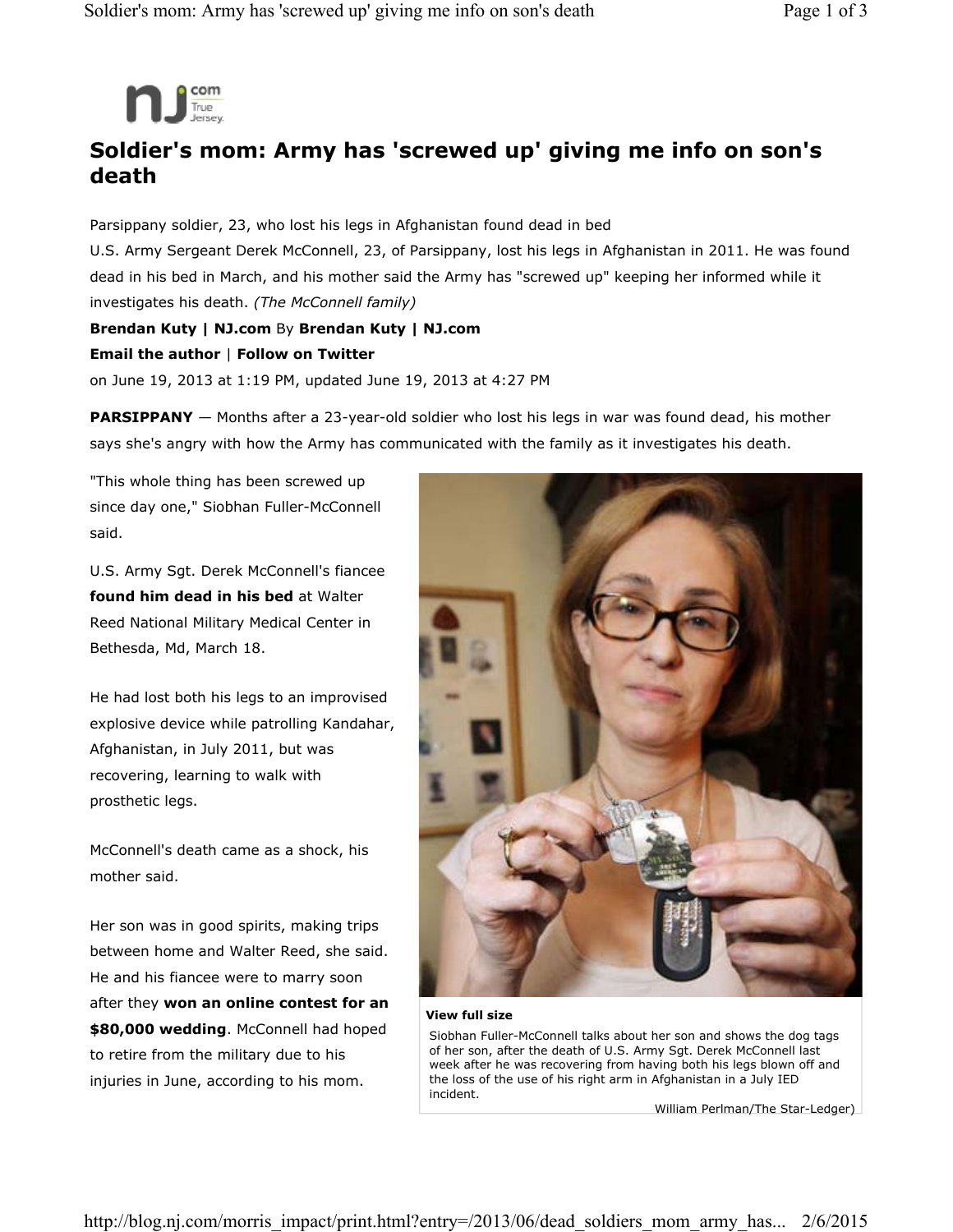That all fell apart, though, after Krystina

Dressler found him unresponsive while trying to wake him up for a workout at Walter Reed's Military Advanced Training Center, which features an amputee clinic.

Since then, Fuller-McConnell said, she's been given the runaround from the Army while trying to track the status of the probe into her son's death.

She said that in numerous instances, officials gave her dates upon which they said they would provide her updates  $-$  but she heard nothing or was told to wait even longer.

And while communication with officials improved a little after she reached

out to Rep. Rodney Frelinghuysen (R-11) for help, the mother said she's not confident she'll get a straight answer from officials until the investigation completes.

"At this point," she said, "I'm mistrusting the whole process."

Frelinghuysen's spokesman, Steve Wilson, said the congressman "has encouraged military medical officials to expedite their investigation into the tragic death" of McConnell, "and he will continue to advocate on behalf of the family."

Fuller-McConnell said after asking for Frelinghuysen's help, she was told Army Surgeon General Patricia D. Horoho would review the investigation.

"I love him," the mother said of Frelinghuysen. "If it weren't for him, I'd probably still be sitting here in the dark, getting dates that mean nothing."

An Office of the Surgeon General of the Army spokeswoman said it couldn't discuss specifics of McConnell's medical record, citing Health Insurance Portability and Accountability Act laws. The spokeswoman also said the active status of the investigation prevented it from making specific disclosures.

A Walter Reed spokeswoman referred a question for information regarding the Army's process for notifying a dead soldier's family as to his cause of death to an Armed Forces Medical Examiner System spokesman. He said he couldn't detail the process, but added that Fuller-McConnell could contact his office to speak with doctors who performed her son's autopsy.

A message to a Walter Reed spokeswoman seeking information on how the hospital typically handles updating a dead soldier's family as to his cause of death wasn't returned.

## **CONNECT WITH US**

- **Follow us on Twitter**
- **Like us on Facebook**
- **NJ.com/morris**